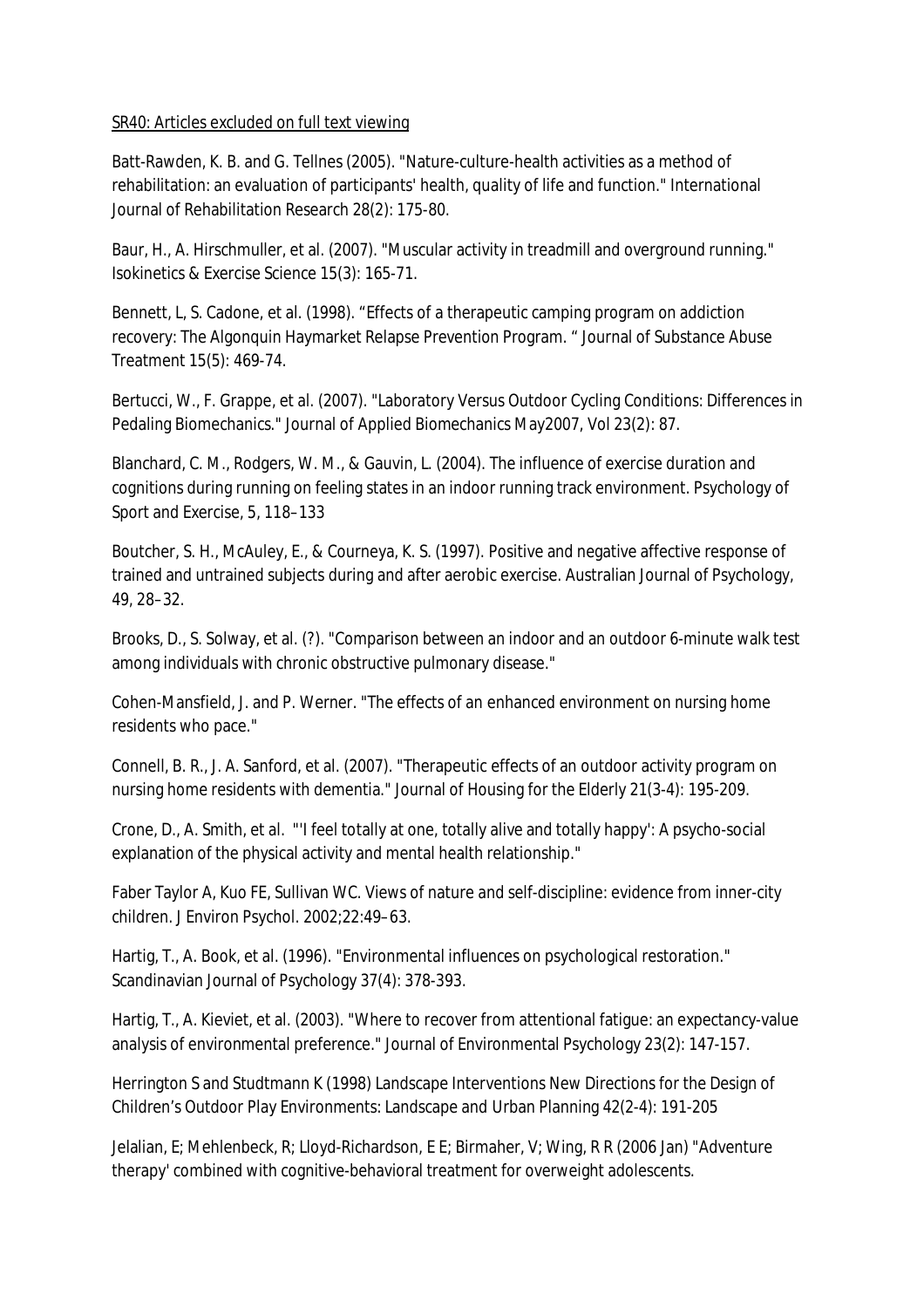Jones, C. D., L. A. Lowe, et al. (2004). "The Effectiveness of Wilderness Adventure Therapy Programs for Young People Involved in the Juvenile Justice System." Residential Treatment for Children & Youth 22(2): 53-62.

Kaplan R. The nature of the view from home: psychological benefits. Environ Behav. 2001;33: 507– 542

Kerr, J. H., & Kuk, G. (2001). The effects of low and high intensity exercise on emotions stress and effort. Psychology of Sport and Exercise, 2, 173–186.

Kien, C. L. and A. R. Chiodo (2003). "Physical activity in middle school-aged children participating in a school-based recreation program." Arch Pediatr Adolesc Med 157(8): 811-5.

Kuo FE. Coping with poverty: impacts of environment and attention in the inner city. Environ Behav. 2001;33:5–34

Miles et al. 1998. Ecological restoration volunteers: the benefits of participation. Urban Ecosystems.

MIND.ecotherapy-the green agenda for mental health

Najera Cruz, M. P., M. E. Dominguez Flores, et al. "Differences in the 6 min Walking Test indoors and outdoors. [Spanish]."

Ohtsuka, Y., N. Yabunaka, et al. (1998). "Shinrin-yoku (forest-air bathing and walking) effectively decreases blood glucose levels in diabetic patients." Int J Biometeorol 41(3): 125-7.

Orsega-Smith, E., L. L. Payne, et al. (2003). "Physical and psychosocial characteristics of older adults who participate in a community-based exercise program." Journal of Aging & Physical Activity 11(4): 516-31.

Pennebaker & Lightner (1980) Competition of internal and external information in a n exercise setting. Jnl of Personality and Social Psychology. 39:165-174.

Pretty J, Hine R and Peacock J. 2006. Green Exercise: The benefits of activities in green places. Biologist 53 (3). 143-148

Pretty, J., J. Peacock, et al. (2005). "The mental and physical health outcomes of green exercise." International Journal of Environmental Health Research 15(5): 319-37.

Richardson, E. D. (2003). "Adventure-based therapy and self-efficacy theory: Test of a treatment model for late adolescents with depressive symptomatology." Dissertation Abstracts International: Section B: The Sciences and Engineering Vol 63(9-B): 4384.

Scopelliti, M. and M. V. Giuliani (2005). "Restorative Environments in Later Life: An Approach to Well-Being from the Perspective of Environmental Psychology."

Staats, H. and T. Hartig (2004). "Alone or with a friend: A social context for psychological restoration and environmental preferences." Journal of Environmental Psychology 24(2): 199-211.